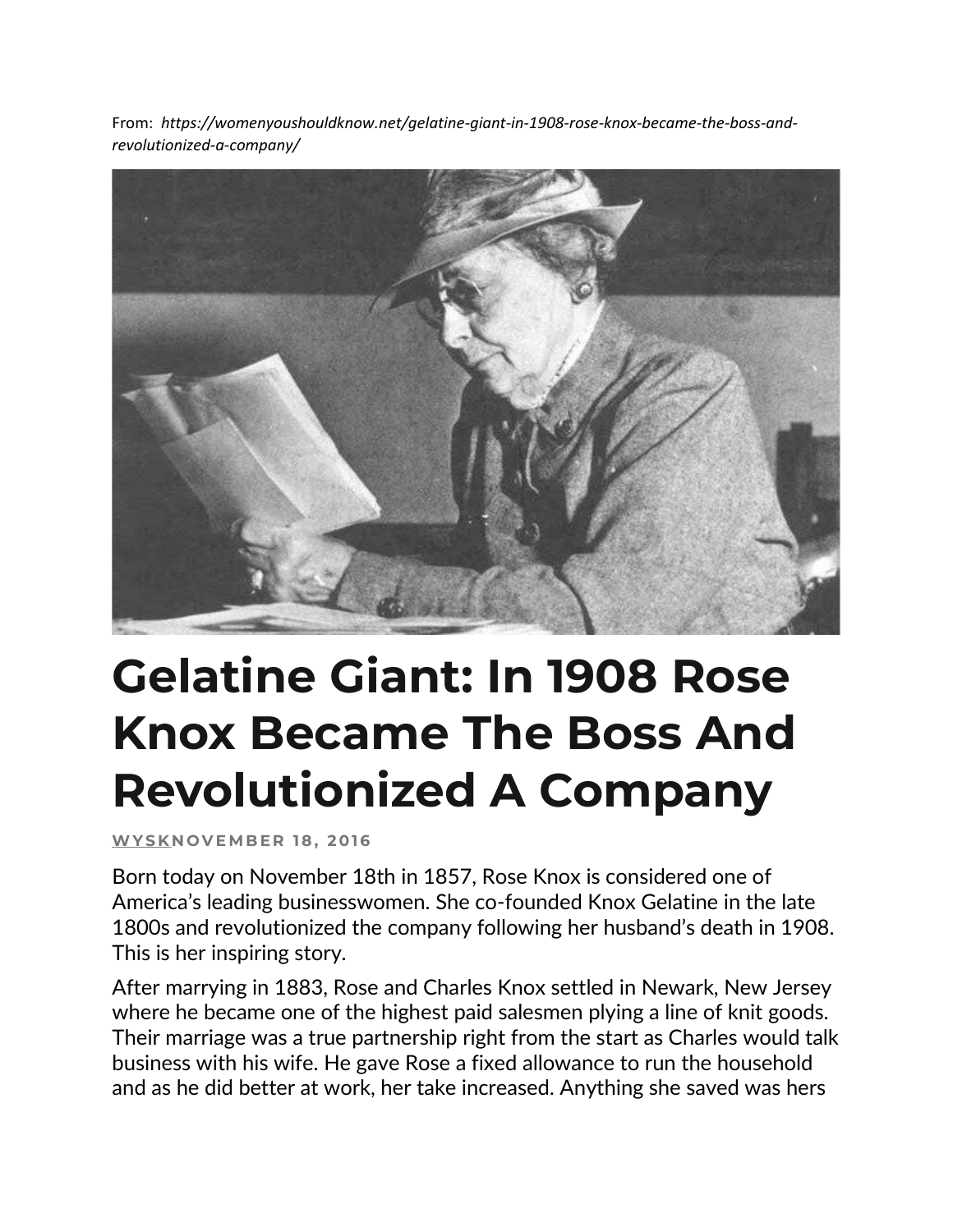and if Charles borrowed from her fund, it was treated as a business transaction which would have to be repaid. With strategic frugality, Rose was able to accumulate \$5,000.

Wanting financial independence, the Knox family decided to take Rose's savings and strike out for themselves by purchasing a discontinued gelatine business in Johnstown, NY. Back then, women would make their own gelatine by cooking the shinbones of cows for long hours until they fell apart, then straining the liquid, recooking it and finally clarifying it with egg whites. Charles, with Rose at his side, set out to create a product that was granulated and convenient for easy mixing and ended up becoming the world's leading manufacturer of unflavored gelatine.



Rose was an avid cook and developed many recipes in her own kitchen using gelatine. In 1896, many of her recipes were published in booklet form and became a staple give away item in grocery stores (over a million each year). Many of her recipes also appeared in newspapers and magazines under the heading "Mrs. Knox says…." Needless to say, the use of gelatine became very popular.

In 1908, after amassing a highly profitable business collective that included Spim Soap, Ointment and Tonic, a small hardware store and a power company, plus Knox Gelatine, Charles died due to a heart condition.

Rose, devastated by the loss of her husband of 25 years, had friends advise her to "sell everything or find a manager, etc." While it was unthinkable for a woman to be active in business in 1908, she made the decision to take over the reins of the Knox Gelatine Co. In reflecting on her bold move, Rose said, "I